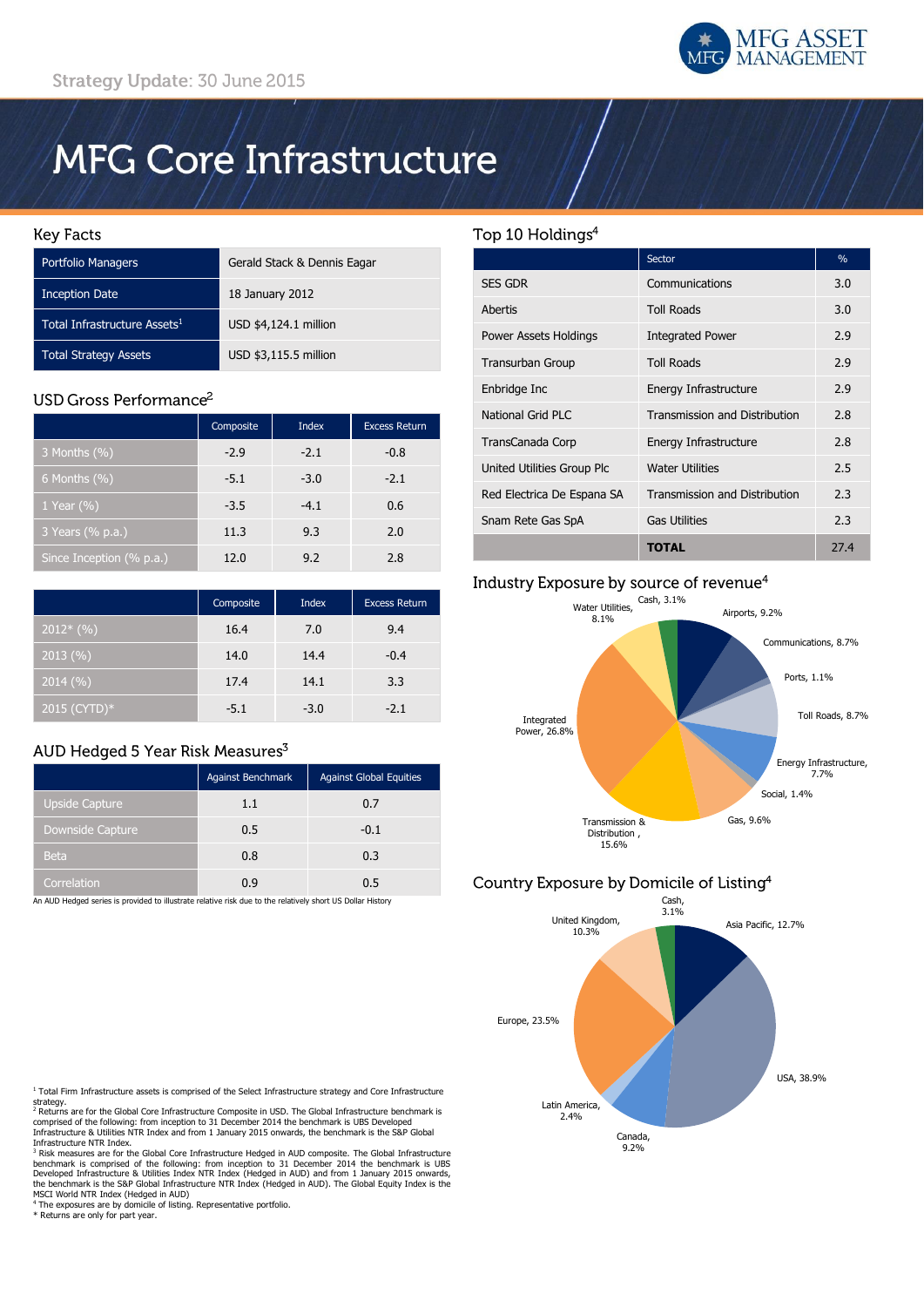### Performance

During the June 2015 quarter, in US dollar terms, the MFG Core Infrastructure Strategy (the 'Strategy') returned -2.9% before fees. This was 0.8% under the benchmark return of - 2.1%. This brought the 1 year return to 30 June 2015 for the Strategy to -3.5%, +0.6% better than the benchmark return of -4.1%.

The negative return for the quarter was largely the result of the market's reaction to the crisis in Greece. The Strategy's units fell by more than 3% in the last five trading days of the quarter. We strongly believe that the market had been irrational, particularly regarding the very high quality, defensive holdings in the Strategy and we expect those stocks to recover going forward. Indeed, the Strategy recovered over 1.5% in the first trading day of July. Notwithstanding, the quarter also saw a selloff in US Utilities as the prospects of a rise in interest rates in the US increase. The Airports sector was the only positive area in the Strategy during the quarter, returning 4.2%. All other sectors and regions performed poorly during the quarter. The best performing stocks during the quarter were all airports stocks being Mexican airports GAPB (TSR of +10.5%), ASURB (+9.0%), OMAB (+7.6%), and Auckland Airport (+9.6%). The worst performing stocks were toll road company OHL Mexico (-28.9%), and US Utilities PNM Resources (-14.9%), ITC (- 13.6%), Empire District Electric (-11.1%) and Vectren (- 11.1%).

During the quarter, there were divergent returns from stocks included in commonly used benchmark indices but excluded from MFGAM's universe of investable stocks. On the positive side, Japanese Power Utilities were up over 24% for the quarter, Japanese Rail Companies were up over 13%, Chinese Infrastructure stocks increased by an average of 18% and Brazilian stocks were up over 7%. In contrast, US rail companies were down over 12%, US competitive energy businesses declined by an average of 5% and US Oil & Gas MLPs were down an average 4%.

## A Reflection on the Last Five Years

As we have discussed previously, there is no universally agreed definition of what is or is not an infrastructure asset. Therefore, every manager needs to define their investment universe as the first step in building a portfolio. Magellan uses what most asset consultants and research houses judge to be the most conservative definition of the term infrastructure of all listed infrastructure managers globally. Magellan refers to the universe of stocks meeting our definition as the Magellan Core Infrastructure Index. The following analysis uses the performance of stocks included in this index to review the key trends in the last five years.

Over the last 5 years, the Magellan Core Infrastructure Index returned 18.4% per annum gross of before fees (compared to a gross before fee return from the Magellan Infrastructure Strategy of 19.8% per annum). The following graph shows returns by sector over this period (which we calculate by taking the average local currency return of the stocks in that sector). The key observations to be made from this data are:

- As we would expect, the returns from the utility sectors were more consistent than the non-utility sectors
- The higher returning non-utility sectors were led by the Airports sector which returned 25% pa over the period.



The next graph shows returns by region. Clearly, the Latin American returns, which are primarily driven by four Mexican airport companies, were outstanding while the Asia Pacific stocks also performed very strongly (note that we only include developed markets in the Asia Pacific region). It is worth noting that, despite the ongoing economic problems in Europe, stocks from that region performed in line with the US, UK and Canada.



In terms of individual stock performance:

- The best performing stock was Mexican airport company OMAB with a TSR of 38.5%;
- 5 of the 6 best performing stocks were airports;
- Pleasingly, only one stock of the 86 stocks in the index delivered a negative return over the five year period.

Finally, one of the key reasons that investors choose to include global listed infrastructure in their asset allocation is to diversify their exposures from global equity markets. One of the key criteria used to measure how effective an investment is at risk reduction and diversification is called 'Downside Capture'. This measures how the investment performs when equity markets go down. An analysis of performance over the five years to 30 June 2015 shows that